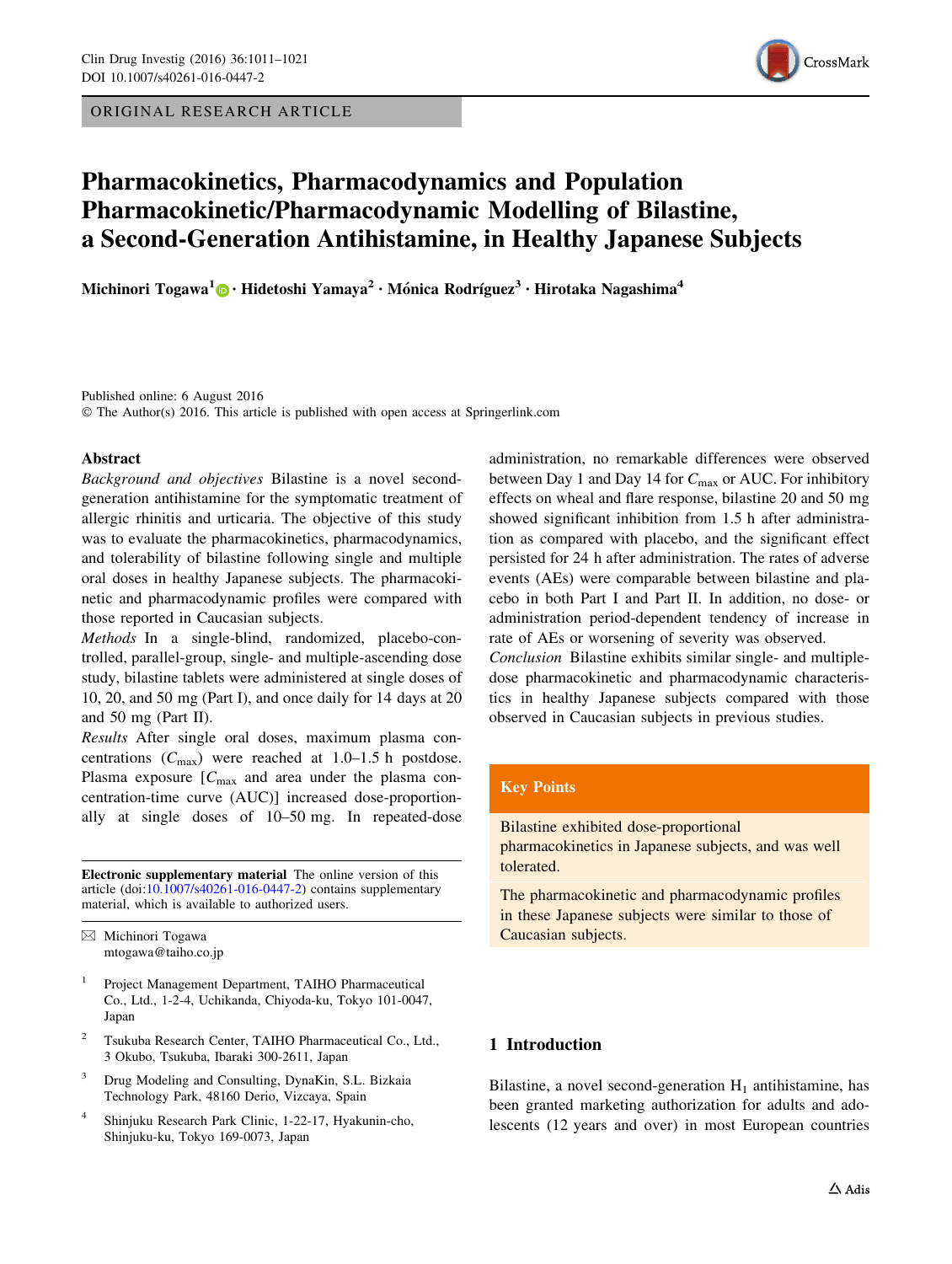since 2010. The approved dose is 20 mg once a day for symptomatic treatment of allergic rhinoconjunctivitis and urticaria [\[1](#page-10-0)].

The pharmacokinetic (PK) profile of bilastine after single and multiple oral doses ranging from 5 to 220 mg has been reported in healthy Caucasian adult subjects. Absorption of bilastine is rapid and proportional to dose, with its oral bioavailability being reduced by foods and grapefruit juice [\[1](#page-10-0)]. Absolute oral bioavailability of bilastine is 60.67 % [\[2](#page-10-0)]. No accumulation pattern was shown for bilastine after repeated dosing in a 14-day PK study of escalating daily doses from 10 to 100 mg [[3\]](#page-10-0). In the massbalance study, bilastine was not significantly metabolized in humans and is largely eliminated unchanged both in urine  $(33.1\%)$  and feces  $(67\%)$  [[4\]](#page-10-0). Population PK modeling with an indirect response model based on data from 310 healthy volunteers suggested that bilastine PK follows a two-compartmental model with first-order absorption and elimination [\[5](#page-10-0)].

Exposure and accumulation of bilastine are modified when the drug is simultaneously administered with some membrane transport protein inhibitors. In particular, bioavailability of bilastine is significantly increased when co-administered with P-glycoprotein (P-gp) inhibitors [\[1](#page-10-0)]. Bilastine is a substrate of P-gp and organic anion transporting polypeptide, but not of human breast cancer resistance protein, organic anion transporter 1 or 3, or organic cation transporter 2 [\[6](#page-10-0)]. Further, bilastine is not metabolized and does not interact significantly, either as an inhibitor or inducer, with the cytochrome P450 enzyme system, suggesting a low propensity for drug–drug interactions involving this metabolic pathway [[7\]](#page-10-0).

As part of the clinical development program in Japan to confirm extrapolation of foreign clinical data as support for new drug application in Japan, we conducted a phase I study to evaluate the PK, pharmacodynamics (PD), safety, and tolerability of bilastine in healthy Japanese subjects. The PK and PD results obtained in this study were subsequently compared with those previously reported for healthy Caucasian subjects.

## 2 Methods

This study was conducted in accordance with the ethical principles based on the Declaration of Helsinki, and Good Clinical Practice as defined by the Ministerial Ordinance concerning the standards for the implementation of clinical studies on pharmaceutical products, and the regulations stipulated in the Japanese Pharmaceutical Affairs Law. This study was conducted at Yanagibashi Hospital (Tokyo, Japan) in 2013. The protocol and the informed consent documents were approved by the institutional review board. All subjects gave written informed consent before the initiation of any study-specific procedure.

## 2.1 Study Design

This was a single-center, randomized, single-blind (for subjects), placebo-controlled, ascending dose, single and multiple dose study in 60 healthy male subjects to assess the PK, PD, safety, and tolerability of bilastine. The study consisted of two parts. In Part I, each subject received a single oral dose of bilastine [10, 20, or 50 mg (as 10 mg + 20 mg  $\times$  2 tablets)], or matching placebo (*n* = 9 active,  $n = 3$ /step placebo). Subjects ( $n = 12$ /step) were fasted overnight prior to dosing and remained fasted until 4 h postdose. In Part II, each subject received an oral dose of bilastine (20 or 50 mg) or matching placebo ( $n = 9$ ) active,  $n = 3$ /step placebo) once a day for 14 days (Day 1–14). Subjects ( $n = 12$ /step) were fasted overnight prior to dosing and remained fasted until 4 h postdose on Day 1 and Day 14. Subjects were admitted to the clinical site on the day before dosing  $(Day -1)$  and were confined until discharge on Day 4 (Part I) or Day 17 (Part II).

# 2.2 Subjects

Subjects were eligible for inclusion in the study if they met the following criteria: males aged 20–39 years at the time of signing the informed consent, with a body mass index (BMI) of 18.5 to  $\langle 25 \text{ kg/m}^2$  and weight of  $\geq 50$  kg, and no use of tobacco/nicotine for 90 days prior to the study drug administration. Subjects were excluded from the study if there was evidence of any of the following criteria at screening or at any time during the study: (1) any acute or chronic disease state, including but not limited to hepatic, renal, gastrointestinal, pulmonary, endocrine, cardiovascular, hematologic, neurologic, psychiatric, immunologic, oncologic, infectious disease, or any other condition determined to be clinically significant by the investigator, (2) subjects with a history of drug allergy, (3) subjects with a history of adverse effect for which they had received medical treatment including antihistamines, (4) subjects who participated in a previous clinical trial within 90 days prior to dosing, (5) subjects who had taken ketoconazole, erythromycin, cyclosporine, diltiazem, or other drug that has an inhibitory effect of P-gp, within 30 days prior to dosing, (6) subjects who had taken any medication (including prescription and over-the-counter, except for external preparation) within 14 days prior to dosing, (7) subjects who have had food or beverage containing alcohol, caffeine/xanthine, grapefruit, citrus fruit, fruit juice, cranberries, or St. John's Wort 24 h prior to dosing, (8) subjects with clinically significant abnormal findings determined by the investigator on the physical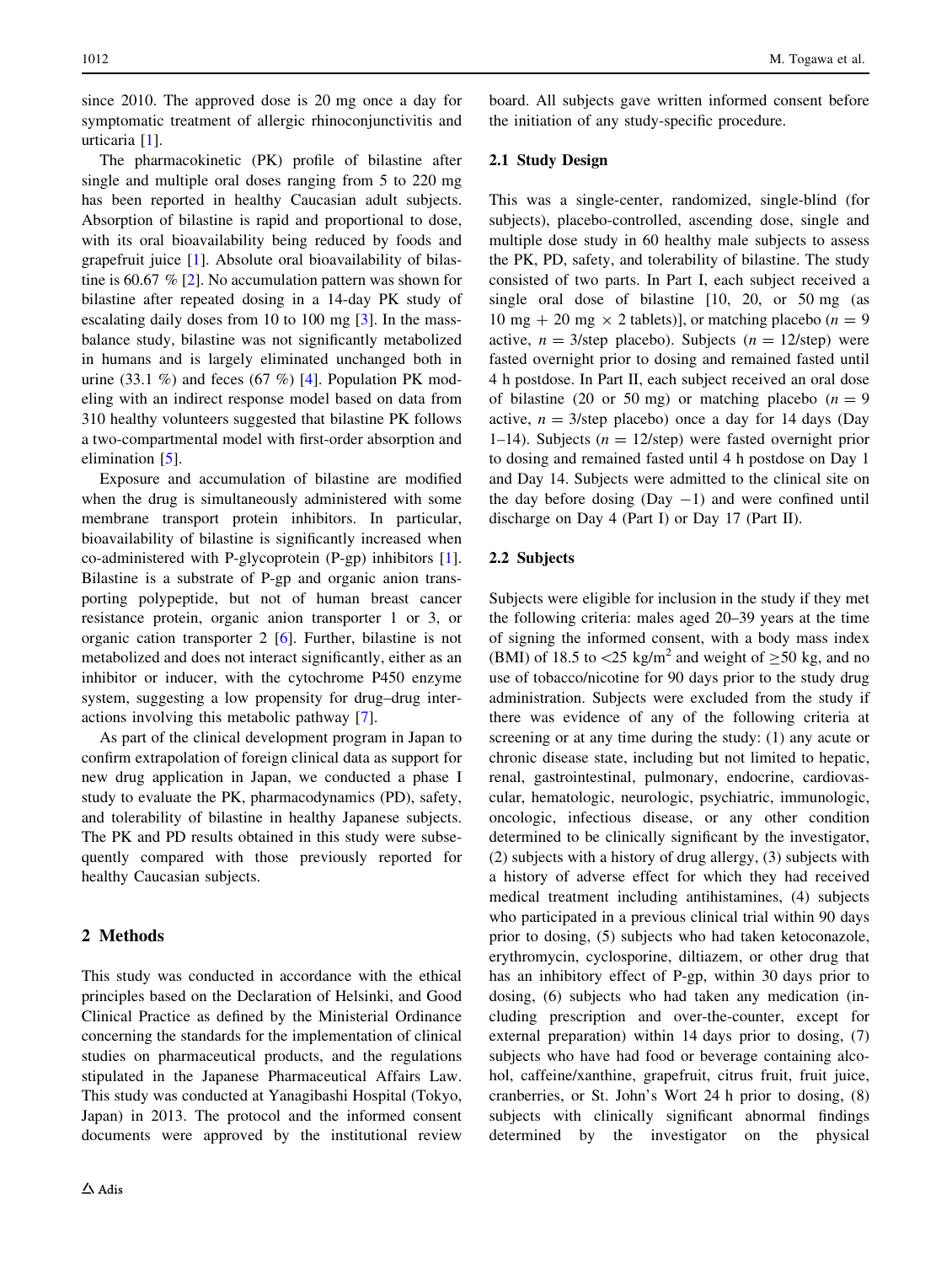examination, vital signs, electrocardiogram (ECG), or clinical laboratory determinations, (9) subjects who had a  $>2$  mm wheal reaction to saline and/or  $<$ 3 mm wheal reaction to histamine skin prick test (1 mg/ml) at screening, (10) positive serum test for human immunodeficiency virus, hepatitis B virus, hepatitis C virus, or Wassermann reaction at screening, (11) subjects who had a positive urine screen for alcohol or drug of abuse at screening, (12) subjects who were not willing to use appropriate contraception both during the study period and before dosing. Concomitant medication was not allowed throughout the duration of the study.

#### 2.3 Pharmacokinetics Assessment

Blood samples for plasma bilastine concentrations were collected at predose and 0.5, 1, 1.5, 2, 2.5, 3, 3.5, 4, 6, 8, 12, 16, 24, 36, 48, and 72 h postdose in Part I; and at predose and 0.5, 1, 1.5, 2, 2.5, 3, 3.5, 4, 6, 8, 12, 16, and 24 h postdose on Day 1, at predose and 0.5, 1, 1.5, 2, 2.5, 3, 3.5, 4, 6, 8, 12, 16, 24, 36, 48, and 72 h postdose on Day 14, and at predose on Days 8, 12, and 13 of Part II. Urine samples for measurement of bilastine were collected within 12 h prior to dosing (Part I and Day 1 of Part II) and 0–6, 6–12, 12–24, 24–36, 36–48, and 48–72 h postdose in Part I and Day 14 of Part II, and 0–6, 6–12, and 12–24 h on Day 1 in Part II.

Plasma was collected by centrifugation, and plasma and urine samples were stored at  $-20$  °C or below until analysis. The sample analysis and processing of derived data was performed by Anapharm Europe S.L.U. (Barcelona, Spain). Bilastine concentrations were measured by reversed phase high performance liquid chromatography coupled to a tandem mass spectrometry detector (LC/MS/MS) validated using a stable isotope label (bilastine-d6) as the internal standard. In brief, bilastine and the internal standard were extracted from  $50 \mu L$ human plasma and human urine by protein precipitation with methanol and acetonitrile. Separations were isocratically performed on a reversed-phase column (Waters XBridge, 3.5  $\mu$ m 2.1  $\times$  30 mm for plasma and Waters XBridge, 3.5  $\mu$ m 4.6  $\times$  50 mm for urine) at room temperature and a flow rate of 1.00 mL/min. The mobile phase was Milli-Q water and acetonitrile containing ammonium formate 1 mM and ammonium hydroxide 0.1 %. Detection was carried out by tandem mass spectrometry on API 5000 and API 4000 mass spectrometers using positive turbo ion spray ionization. The precursor and product ions used for detection were  $464 \rightarrow 272$  for bilastine and  $470 \rightarrow 278$  for bilastine-d6. The calibration ranges were 0.2–400 ng/ml in plasma and 5.0–5010 ng/ml in urine. In the bioanalytical method validation studies, the within-run coefficients of

variation ranged between 2.74 and 10.31 % for plasma, and between 1.58 and 9.91 % for urine. The within-run percentages of nominal concentrations ranged between 96.91 and 113.33 % for plasma, and between 91.96 and 105.02 % for urine.

Concentration data of bilastine in plasma and urine were analyzed by non-compartmental methods using Phoenix<sup>TM</sup> WinNonlin<sup>®</sup> Professional version 6.1 (CERTARA, St. Louis, MO, USA). The following pharmacokinetic parameters were obtained as applicable and as appropriate for the study:  $C_{\text{max}}$ ; time to reach  $C_{\text{max}}$  ( $t_{\text{max}}$ ); AUC<sub>0-t</sub> (obtained by the linear-linear trapezoidal method) from time zero to t hours; and AUC from time zero to infinity  $(AUC_{0-inf})$  after single-dose administration; terminal elimination half-life  $(t<sub>1</sub>/t<sub>1</sub>)$ 2); apparent volume of distribution (Vd/F); oral clearance (CL/F) from plasma after oral administration; cumulative percentage of unchanged drug excreted into the urine (Ae%) up to 72 h postdose; renal clearance (CLr).

#### 2.4 Pharmacodynamics Assessment

Antihistamine activity was assessed by measurement of the surface areas of wheal and flare responses at predose (14 h prior to dosing) and 1.5, 8, 12, and 24 h postdose. At each time point, two histamine prick tests (10 mg/ml histamine in normal saline) were performed at matching sites on opposing sides of the spine. Fifteen minutes later, the wheal and flare areas were transferred onto a transparent acetate sheet. The wheal and flare areas  $(nm<sup>2</sup>)$  were measured by intelligent planimeter KP-21C (KOIZUMI Sokki Mfg. Co., Ltd, Niigata, Japan). An average of the two sites for each time point was calculated. At each time point, inhibition % for wheal and flare was calculated against predose.

Psychomotor activities were evaluated using the digit symbol substitution test (DSST) [[8\]](#page-10-0) and Stanford sleepiness scale (SSS) [[9\]](#page-10-0). DSST is a paper and pencil test. Subjects were instructed to fill in the correct symbol directly below given digits over 90 s. SSS consists of statements that describe individual perceptions about alertness or sleepiness. Subjects respond by selecting a descriptive phrase and entering a corresponding number (1–7). Both DSST and SSS were assessed at predose and 2 and 24 h postdose in Part I; and at predose and 2 and 24 h postdose on Days 1, 8, and 14 in Part II.

#### 2.5 PK and PK/PD Modeling Analysis

A mixed effects (population) PK and PK/PD model was applied starting with structures similar to the existing model for bilastine [\[5](#page-10-0)]. Briefly, the PK model was built first by applying a mixed effects model using Part I and II data, and a PK/PD model describing the drug effect was then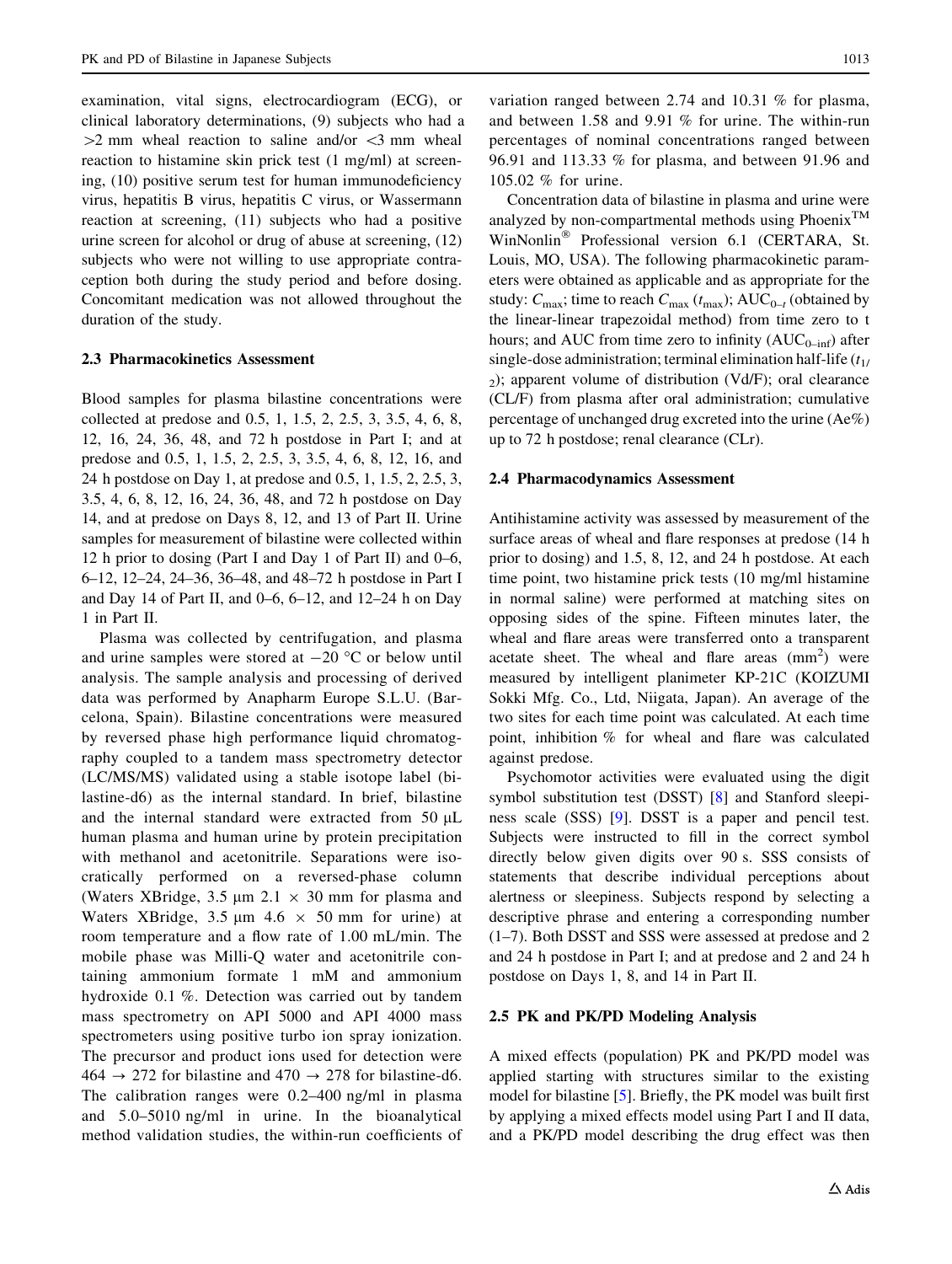developed using Part I data according to an indirect response model.

One and two compartment disposition models with firstorder absorption (ka) were explored. The structural model was parameterized in terms of bilastine clearance (CL), central volume of distribution (Vc), intercompartmental clearance (Q), peripheral volume of distribution (Vp), and ka.

In all analyses, the interindividual variability (IIV) was modeled as (e.g., Eq. 1 for CL):

$$
CL_j = \overline{CL} \cdot \exp(\eta_{jCL})
$$
 (1)

where  $\eta_{iCL}$  denotes the (proportional) difference between the true parameter  $(CLj)$  of individual j and the typical value  $(\overline{CL})$  in the population. The IIV was modeled the same way for the other parameters. The  $\eta$ 's are zero mean random variables with variance  $\omega^2$  (e.g.  $\omega^2$ CL). The  $\omega^2$ 's are the diagonal elements of the inter-individual variancecovariance matrix,  $\Omega$ . Alternative correlation structures were assumed between the modeled variances, thus assuming covariance between the  $n$ 's.

Residual (unexplained) variability in bilastine plasma concentration was modeled as proportional, according to Eq. 2:

$$
C p_{ij} = \widetilde{C p_{ij}} \cdot (1 + \varepsilon_{ij}) \tag{2}
$$

where Cp<sub>ij</sub> and  $\widetilde{Cp_{ij}}$  are the *i*th measured and model predicted (true) concentrations, respectively for patient j and  $\varepsilon_{ii}$  denotes the residual intra-patient random error, distributed with zero mean and variance  $\sigma^2$ .

Covariate relations were explored first using standard correlation techniques versus Empirical Bayes (EB) estimates of individual subject PK and PK/PD parameters and then when applicable, for significance within population modeling. The following covariates were assessed: Age, Weight, Height, Albumin, Bilirubin, Aspartate transaminase, Alanine aminotransferase, Blood Urea Nitrogen, Alkaline Phosphatase and Serum Creatinine. The influence of covariates was evaluated by a stepwise procedure based on the likelihood ratio test using  $p < 0.05$  as entry criterion. In the covariate regression model implemented within NON-MEM, the continuous covariates were centered on their median values thus allowing the intercept (q1) to represent PK parameter estimate for median covariate values.

The first-order conditional estimation (FOCE) was the primary target method used to estimate population pharmacokinetic parameters for bilastine. When the data sparseness did not permit the use of this data intensive method the NONMEM first-order estimation (FO) method was used instead.

The PK model in the Japanese population was developed independently and completely, including exploration

 $\triangle$  Adis

of covariate relations. Then, combination and comparison with the Caucasian population was also performed. Full parametric convergence was sought to the maximum extent feasible given the dataset.

Similar to the PK model, the PD model was established using standard statistical and diagnostic criteria for development with parametric non-linear mixed effects models. The structural PK model previously developed was at this stage linked to the PD model to characterize bilastine effect in the Japanese population.

All model outputs were processed through custom built S-Plus scripts for model diagnosis and comparisons. Furthermore, the model was then used to compare by means of the model parameters, the Japanese and Caucasian populations. Moreover, a visual predictive check overlay of the Japanese observations was performed on Caucasian expected responses.

All modeling and simulation were performed with nonlinear mixed-effects modelling software NONMEM version 6.2 (Globomax LLC, Dublin, Ireland). These analyses were conducted by Dynakin SL (Vizcaya, Spain).

# 2.6 Safety Evaluation

Safety and tolerability were assessed based on physical examinations, vital signs (axillary body temperature, supine blood pressure, and supine pulse rate), resting 12-lead ECGs, standard clinical laboratory tests (hematology, blood biochemistry, urinalysis), and adverse event (AE) monitoring. Clinically significant adverse changes in any safety assessment, including symptoms and signs, vital signs, 12-lead ECGs, and clinical laboratory tests, were considered AEs. AEs were collected from the time of dosing until the end of the study. The causal relationships for all AEs were categorized by the investigator as almost certainly, probably, or possibly related, unlikely, or unrelated.

# 2.7 Statistical Analysis

Summary statistics were calculated for all PK parameters by dose, expressed as mean and standard deviation (SD). All subjects who received at least one dose of study drug and for whom at least one bilastine plasma concentration was measured were included in the PK analysis. In Part I, dose-proportionality was examined for natural log-transformed  $C_{\text{max}}$  and AUC using a power model. The following model was used:  $log(PK$  parameter) =  $\alpha + \beta$ -log(dose), where  $\alpha$  is the intercept and  $\beta$  is the slope of the model. Dose proportionality was concluded if the 95 % confidence interval (CI) for  $\beta$  included 1 and there was no statistical significance by lack-of-fit test ( $p > 0.05$ ) [\[10](#page-10-0)].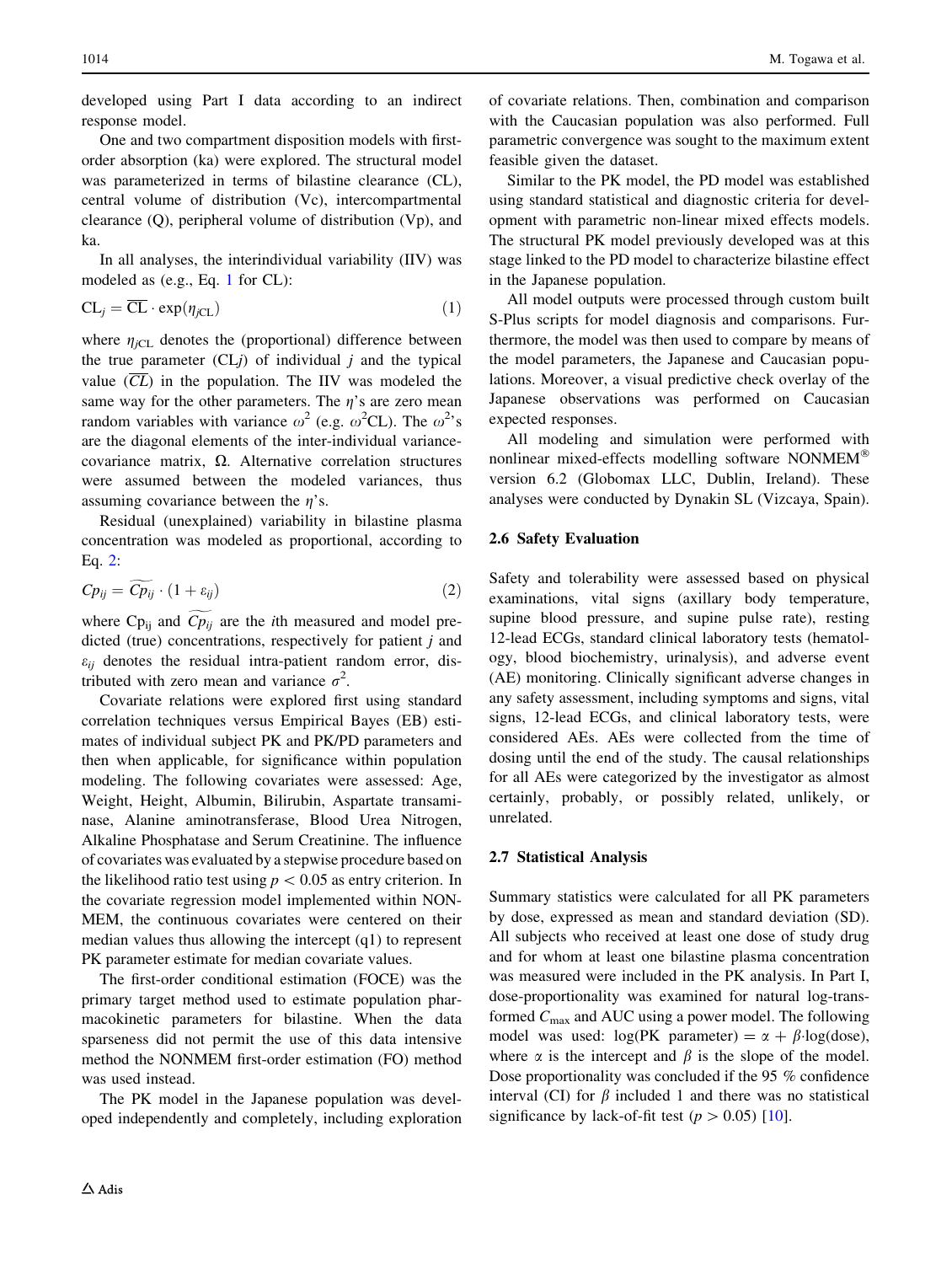|  | <b>Table 1</b> Demographics and other baseline characteristics of study subjects |  |  |  |
|--|----------------------------------------------------------------------------------|--|--|--|
|--|----------------------------------------------------------------------------------|--|--|--|

| Category                       | Single dose (Part I) |                    |                    | Multiple dose (Part II) |                    |                    |                    |
|--------------------------------|----------------------|--------------------|--------------------|-------------------------|--------------------|--------------------|--------------------|
|                                | $10 \text{ mg}$      | $20 \text{ mg}$    | $50 \text{ mg}$    | Placebo                 | $20 \text{ mg}$    | $50 \text{ mg}$    | Placebo            |
| n                              | 9                    | 9                  | 9                  | 9                       | 9                  | 9                  | 6                  |
| Age (years)                    | 29.8(6.9)            | 22.9(2.1)          | 23.6(3.1)          | 26.4(7.5)               | 25.6(3.2)          | 27.6(5.8)          | 27.2(6.1)          |
| Weight (kg)                    | 62.12(6.12)          | 61.94(8.22)        | 62.30(5.19)        | 67.86 (7.20)            | 61.51 (5.89)       | 64.20(6.00)        | 58.08 (3.02)       |
| Height (cm)                    | 170.17 (7.55)        | 171.80 (4.70)      | 173.86 (5.15)      | 175.49 (6.91)           | 171.06 (6.90)      | 171.70 (5.87)      | 166.88 (3.81)      |
| BMI $(kg/m^2)$                 | 21.46 (1.42)         | 20.92(1.86)        | 20.61(1.40)        | 21.99(1.35)             | 21.03(1.64)        | 21.81 (2.12)       | 20.85(0.83)        |
| Histamine prick test (predose) |                      |                    |                    |                         |                    |                    |                    |
| Wheal<br>$\text{mm}^2$ )       | 30.22 (12.85)        | 34.72 (7.78)       | 29.67 (8.09)       | 33.72 (11.68)           | 29.06 (8.73)       | 28.83 (6.67)       | 25.17 (6.78)       |
| Flare $\text{(mm)}^2$          | 814.50<br>(377.38)   | 811.17<br>(294.13) | 810.28<br>(176.61) | 1090.44<br>(243.88)     | 796.22<br>(305.59) | 833.33<br>(133.55) | 864.67<br>(219.98) |

Data for age, weight, height, BMI, and histamine prick test (area of wheal or flare at predose) are expressed as mean (SD)

BMI body mass index, SD standard deviation

Variables related with both antihistamine activity (% inhibition for wheal and flare versus predose) and psychomotor activities (change in DSST or SSS from predose) were expressed as mean and standard error of mean (SEM). Statistical analysis of the difference between different treatments was performed using Student's t test with a significance level of 5 %.

Safety data were evaluated descriptively, and AEs were described in their entirety. All randomized subjects who received at least one dose of study drug were included in the safety analyses. AEs were coded using the Medical Dictionary for Regulatory Activities (MedDRA $^{\circledR}$ ), version 15.1.

## 3 Results

## 3.1 Study Population

The disposition of the subjects and their characteristics are summarized in Table 1. A total of 60 healthy male subjects (36 in Part I and 24 in Part II) were randomized to study treatment. All subjects completed Part I, but one subject receiving 20-mg doses of bilastine was withdrawn from the study on Day 4 due to AE (moderate gastroenteritis) in Part II. This AE was considered by the investigator to have been caused by a bacterial infection and unrelated with study drug.

#### 3.2 Pharmacokinetics

## 3.2.1 Single Dose

The mean plasma concentrations of bilastine measured for 72 h after single oral doses of 10–50 mg are shown



Fig. 1 Mean  $(\pm$ standard deviation) plasma concentrations of bilastine after single oral administration in healthy male subjects  $(n = 9/\text{dose})$ 

in Fig. 1. A summary of the PK parameters is shown in Table [2](#page-5-0). Following single-dose administration of bilastine in the fasting condition, mean  $t_{\text{max}}$  values ranged from 1.1 to 1.4 h postdose. After reaching  $t_{\text{max}}$ , bilastine plasma concentrations exhibited an apparent biphasic decline, with a mean  $t_{1/2}$  ranging from 11.95 to 13.86 h. The point estimates of the parameter  $\beta$  in the power model were 0.99 for  $C_{\text{max}}$ , AUC<sub>0–24</sub>, and AUC<sub>0–inf</sub>, with inclusion of 1 for each 95  $%$  CI (Table [3\)](#page-5-0), and there was no statistical significant difference by lack-of-fit test  $(p > 0.05)$ , suggesting that PK of bilastine is linear within the dose range of 10–50 mg. Arithmetic mean of CL/F, Vd/F, Ae%, and CLr were independent of dose across the treatment dose range.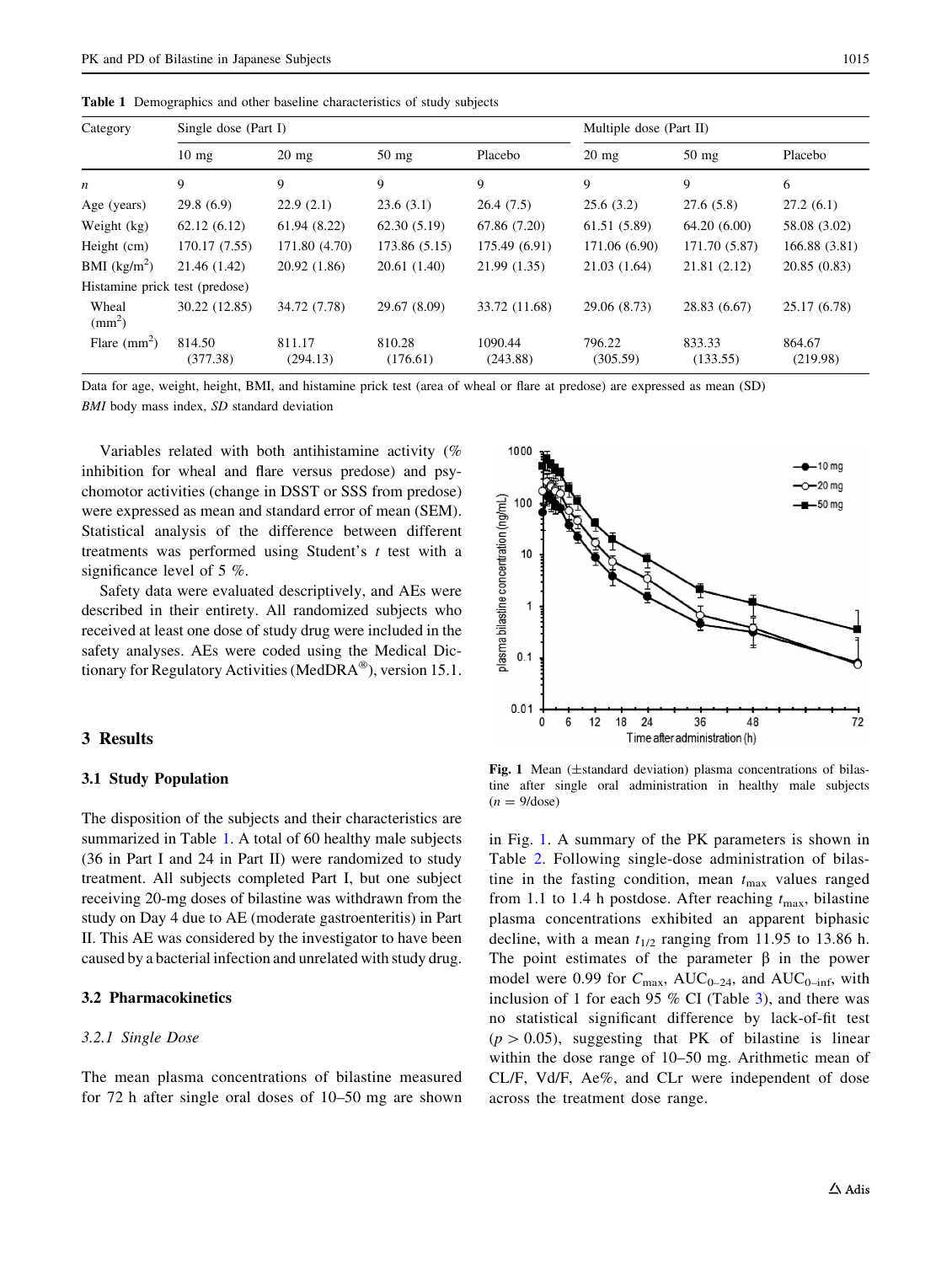<span id="page-5-0"></span>Table 2 Pharmacokinetic parameters of bilastine after a single oral dose (Part I) according to bilastine dose

| Parameter                | $10 \text{ mg}$ | $20 \text{ mg}$ | $50 \text{ mg}$ |
|--------------------------|-----------------|-----------------|-----------------|
| $C_{\text{max}}$ (ng/mL) | 153.13 (52.47)  | 274.87 (109.94) | 756.01 (280.06) |
| $T_{\rm max}$ (h)        | 1.4(0.5)        | 1.4(0.6)        | 1.1(0.4)        |
| $AUC_{0-t}$ (ng·h/mL)    | 707.6 (163.3)   | 1366.2 (445.2)  | 3517.4 (921.3)  |
| $AUC_{0-int}$ (ng·h/mL)  | 681.1 (110.6)   | 1372.5 (444.1)  | 3434.8 (922.7)  |
| $t_{1/2}$ (h)            | 13.86 (9.48)    | 11.95(9.05)     | 12.9(8.24)      |
| Vd/F(L)                  | 302.44 (201.69) | 286.08 (243.24) | 311.64 (232.79) |
| CL/F (L/h)               | 15.05(2.73)     | 16.23(6.31)     | 15.72(5.01)     |
| Ae (%)                   | 44.8 (12.1)     | 47.3 (9.8)      | 51.9 (10.6)     |
| CLr(L/h)                 | 6.37(1.71)      | 7.16(1.08)      | 7.62(1.62)      |

Data are expressed as mean (SD)

Ae  $(%)$  cumulative percentage of bilastine excreted into the urine, AUC area under the plasma concentration–time curve,  $AUC_{0-t}$  AUC from time zero to time of last measurable concentration,  $AUC_{0-int}$  AUC from time zero to infinity, CL/F oral clearance, CLr renal clearance,  $C_{max}$  maximum plasma concentration,  $t_{1/2}$  terminal elimination half-life,  $t_{max}$  time to reach  $C_{max}$ , Vd/F apparent volume of distribution during terminal phase after non-intravenous administration

| Parameter     | n  | $R^2$  | LOF            | Intercept $(\alpha)$ |               | Slope $(\beta)$ |               |
|---------------|----|--------|----------------|----------------------|---------------|-----------------|---------------|
|               |    |        | <i>p</i> value | Estimate             | 95% CI        | Estimate        | 95 % CI       |
| $C_{\rm max}$ | 27 | 0.7810 | 0.4245         | 1.15                 | $0.86 - 1.45$ | 0.99            | $0.77 - 1.21$ |
| $AUC_{0-r}$   | 27 | 0.8461 | 0.6419         | 1.84                 | $1.60 - 2.08$ | 0.99            | $0.82 - 1.16$ |
| $AUC_{0-int}$ | 23 | 0.8387 | 0.8512         | 1.83                 | $1.55 - 2.10$ | 0.99            | $0.80 - 1.19$ |

 $log(PK)$  parameter) =  $\alpha + \beta$ -log(dose)

AUC area under the plasma concentration–time curve,  $AUC_{0-t}$  AUC from time zero to time of last measurable concentration,  $AUC_{O-inf}$  AUC from time zero to infinity, CI confidence interval, LOF lack of fit,  $R^2$ decision coefficient



Table 3 Dose-proportionality assessment using power model



## 3.2.2 Multiple Dose

Mean plasma concentrations after first administration (Day 1) and repeated administration (Days 8–17) of bilastine 20 and 50 mg are shown in Fig. 2. A summary of the PK parameters of bilastine on Days 1 and 14 is shown in Table [4](#page-6-0). After repeated administration of 20 and 50 mg, the mean minimum concentrations at steady state  $[(C_{ss})_{min}]$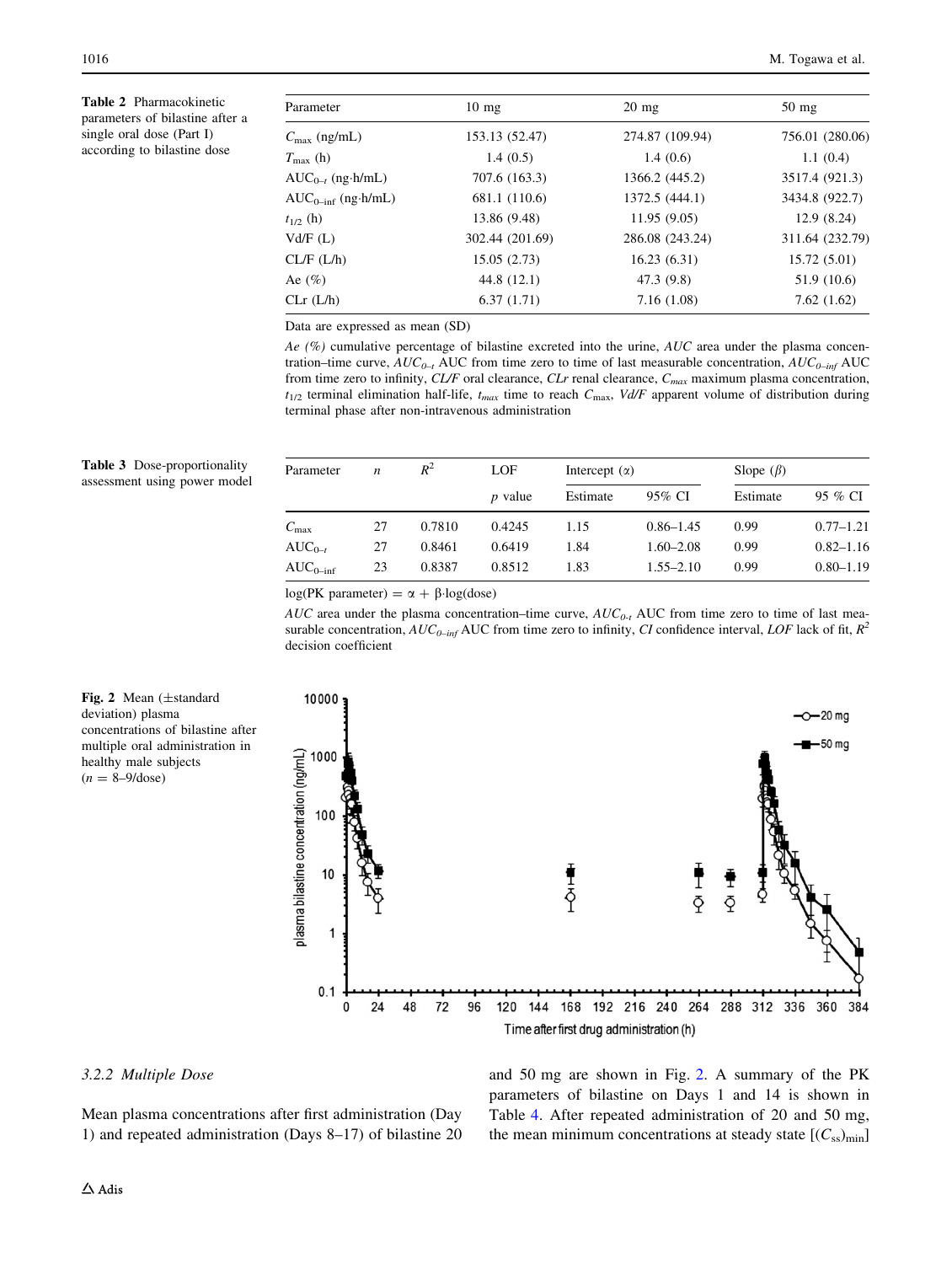<span id="page-6-0"></span>Table 4 Pharmacokinetic parameters of bilastine after multiple oral dose (Part II) according to bilastine dose

| Parameter                |        | $20 \text{ mg}$ | $50$ mg          |
|--------------------------|--------|-----------------|------------------|
| $C_{\text{max}}$ (ng/mL) | Day 1  | 344.92 (123.27) | 948.50 (332.32)  |
|                          | Day 14 | 342.32 (127.26) | 1006.19 (284.17) |
| $T_{\rm max}$ (h)        | Day 1  | 1.4(0.5)        | 1.2(0.4)         |
|                          | Day 14 | 1.3(0.4)        | 0.9(0.2)         |
| $AUC_{0-24}$ (ng·h/mL)   | Day 1  | 1439.4 (395.4)  | 3992.0 (1119.8)  |
|                          | Day 14 | 1550.9 (382.1)  | 4474.3 (1281.1)  |
| CLr(L/h)                 | Day 1  | 7.61(1.43)      | 6.85(1.41)       |
|                          | Day 14 | 7.96 (1.60)     | 7.28 (1.77)      |
| $t_{1/2}$ (h)            | Day 14 | 11.56 (7.42)    | 10.87(3.95)      |
| $(Css)_{\min}$ (ng/mL)   |        | 4.13(1.13)      | 11.65(4.55)      |
| R                        |        | 1.06(0.20)      | 1.14(0.20)       |

Data are expressed as mean (SD)

AUC area under the plasma concentration–time curve,  $AUC_{0-24}$  AUC from time zero to 24 h,  $CLr$  renal clearance,  $C_{max}$  maximum plasma concentration,  $(Css)_{min}$  minimum plasma concentration at steady state,  $t_{1/2}$  terminal elimination half-life,  $t_{max}$  time to reach  $C_{max}$ , R accumulation ratio ( $AUC_{0-24}$  on Day 14/ $AUC_{0-24}$  on Day 1)

were 4.13 and 11.65 ng/ml, respectively. Bilastine plasma concentrations were assessed to be at steady state within 7 days by liner regression analysis using trough plasma concentration value (Day 8, 12, 13, and 14). The accumulation ratio (R) of  $AUC_{0-24}$  on Day 14 to  $AUC_{0-24}$  on Day 1 was 1.06 in the 20 mg and 1.14 in the 50 mg, suggesting that bilastine does not accumulate with oncedaily dosing. The mean values for  $C_{\text{max}}$ ,  $T_{\text{max}}$ , CLr, and  $t_{1/2}$ were similar between Days 14 and 1, indicating that there were no remarkable changes in PK parameters after repeated once-daily dosing.

### 3.3 Pharmacodynamics

#### 3.3.1 Antihistamine Activity

The inhibitory effect of bilastine on histamine-induced wheal and flare response after single oral doses of 10–50 mg are shown in Fig. 3. Bilastine 20 and 50 mg showed significant inhibition of wheal (Fig. 3a) and flare responses (Fig. 3b) from 1.5 h after postdose as compared with placebo ( $p < 0.001$ ), and the significant effect persisted for 24 h after dosing ( $p < 0.001$ ). In particular, wheal and flare responses were almost completely inhibited by bilastine 20 and 50 mg from 1.5 to 12 h after dosing. On the other hand, bilastine 10 mg significantly inhibited wheal response at 8 and 12 h, and flare responses at 1.5, 8, and 12 h after dosing, but did not significantly inhibit wheal response at 1.5 or 24 h or flare response at 24 h after dosing. In Part II, bilastine 20



Fig. 3 Inhibitory effect of bilastine on histamine-induced wheal (a) and flare response (b) after single oral administration in healthy male subjects ( $n = 9$ /dose). Results are presented as mean  $\pm$  SEM.  $***p$  < 0.001. NS not significant compared with placebo (Student's t test)

and 50 mg also significantly inhibited wheal and flare responses from 1.5 to 24 h after dosing on Day 1, and from predose (24 h after 13th dosing) to 24 h after dosing on Day 14. Inhibitory effect of bilastine at 20 and 50 mg on wheal and flare response between Day 1 and Day 14 were of similar magnitude (data not shown).

## 3.3.2 Psychomotor Activity

Psychomotor activities were evaluated using objective DSST and subjective SSS. The mean  $\pm$  SD of DSST and SSS at predose in Part I were  $59.0 \pm 8.7$  and  $2.2 \pm 0.4$  in placebo  $(n = 9)$ ,  $58.6 \pm 9.3$  and  $2.3 \pm 0.9$  in 10 mg  $(n = 9)$ , 58.6  $\pm$  9.1 and 2.7  $\pm$  0.7 in 20 mg  $(n = 9)$ , and 57.4  $\pm$  8.9 and 2.9  $\pm$  0.3 in 50 mg group (n = 9), respectively. Changes in DSST or SSS from predose at 2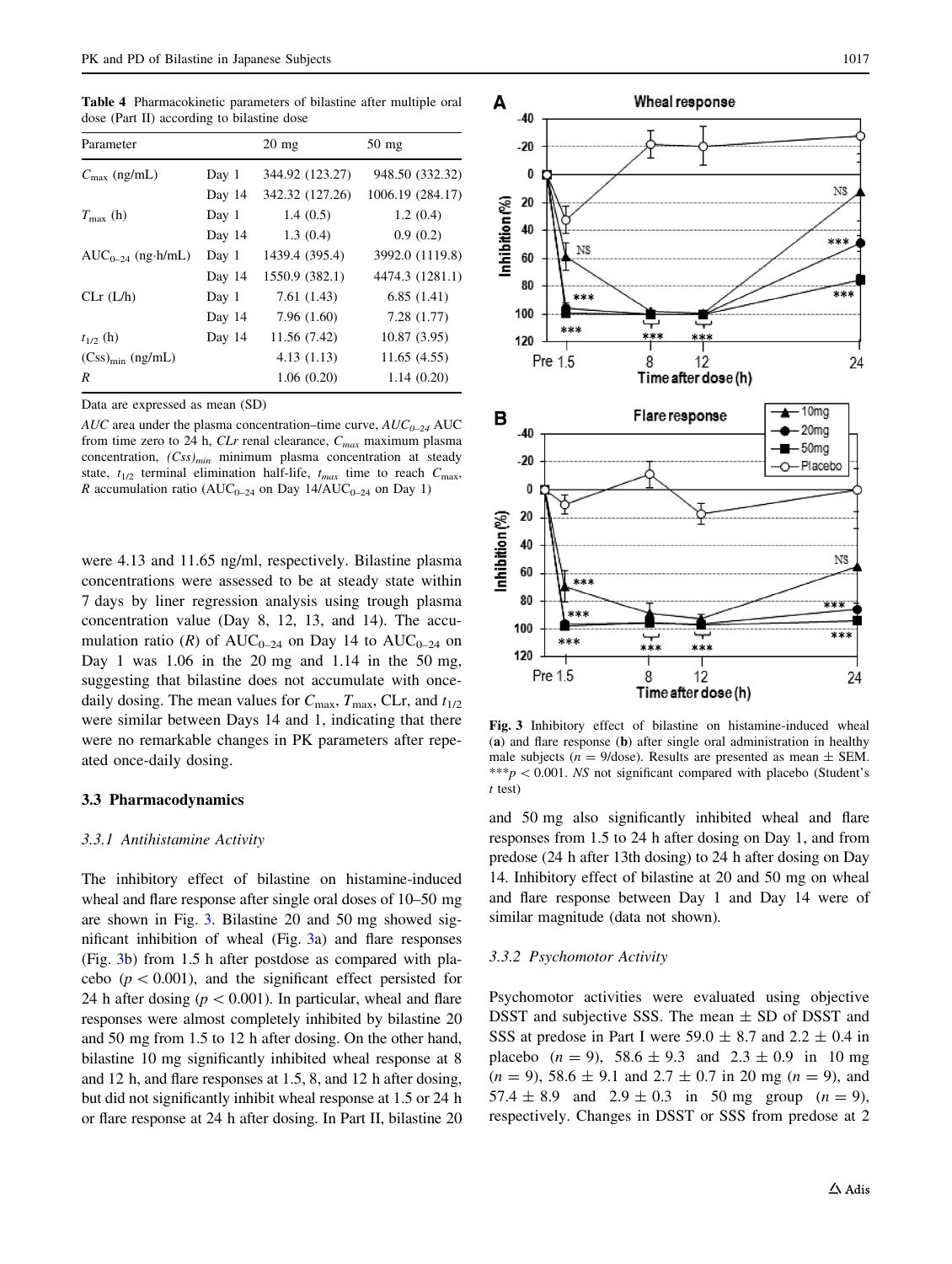<span id="page-7-0"></span>

Fig. 4 Effect of bilastine on digit symbol substitution test (DSST) (a) and Stanford sleepiness scale (SSS) (b) after multiple oral administration in healthy male subjects  $(n = 8-9/b$ ilastine,  $n = 6$ /placebo). Results are presented as mean  $\pm$  SEM.  $*p < 0.05$ compared with placebo (Student's t test)

and 24 h after single oral doses of 10–50 mg were not significant differences from placebo (data not shown).

The mean  $\pm$  SD of DSST and SSS at predose in Part II were  $56.7 \pm 5.9$  and  $3.0 \pm 0.6$  in placebo  $(n = 6)$ , 58.7  $\pm$  6.5 and 2.3  $\pm$  0.7 in 20 mg (n = 9), and 57.6  $\pm$  9.2 and  $2.8 \pm 1.0$  in 50 mg group ( $n = 9$ ), respectively. Although bilastine 20 mg/day significantly decreased DSST at 2 and 24 h on Day 14, as compared with placebo, no significant differences were noted at any time points between 50 mg/day and placebo (Fig. 4a). No significant differences were observed for SSS at any time points between the drugtreated groups and placebo group (Fig. 4b).

## 3.4 Population PK and PK/PD Modeling Analysis

The PK model structure that best described the PK behavior in the Japanese population was a two-compartment, semi-

Table 5 Population PK model fit to plasma concentration-time data from Japanese and Caucasian subjects

| PK parameter                 | Japanese <sup>a</sup><br>Estimate (% SEE) | Caucasian $b$ [5]<br>Estimate (% SEE) |
|------------------------------|-------------------------------------------|---------------------------------------|
| CL (L/h)                     | 14.4 $(4)$                                | 18.1 (1.8)                            |
| Vc(L)                        | 51.2(5)                                   | 59.2 (2.2)                            |
| Q(L/h)                       | 1.55(8)                                   | 1.59(3.9)                             |
| Vp(L)                        | 20.2(9)                                   | 30.2(5.1)                             |
| ka $(h^{-1})$                | 1.7(7)                                    | 1.5(3.2)                              |
| Inter-individual variability |                                           |                                       |
| $\omega CL$ (%)              | 28 (22)                                   | 29.0 (8.7)                            |
| $\omega$ Vc $(\%)$           | 34 (19)                                   | 35.4 (9.6)                            |
| $\omega Q$ (%)               | 50 (27)                                   | 56.5 (10.3)                           |
| $\omega Vp(\%)$              | 61 (21)                                   | 73.1 (9.6)                            |
| $\omega$ ka $(\%)$           | 28 (40)                                   | 35.4 (16.9)                           |
| Residual variability         |                                           |                                       |
| $\sigma$ (%)                 | 21 (9)                                    | 28.6(6.1)                             |

CL apparent total clearance of the drug from plasma, ka first-order absorption rate constant,  $\ddot{o}$  intercompartmental clearance,  $Vc$  central compartment volume of distribution, Vp peripheral compartment volume of distribution, SEE standard error of estimate

Population pharmacokinetic parameters estimated from Japanese data in this study ( $n = 45$ , 1022 plasma observations)

<sup>b</sup> Caucasian data originated from a previous report [\[5\]](#page-10-0) ( $n = 310$ , 8429 plasma observations), permission obtained from Springer Science + Business Media

physiological parameter PK model (the details were described in the Electronic Supplementary material). The model structure was implemented in NONMEM, including a full random effect  $4 \times 4$  matrix for all systemic parameters (CL, Vc, Q, Vp), a separate random effect on ka, and a proportional-only residual error model. The proportional model was selected after comparison with an additive model. The additive residual error model had nearly twice the objective function compared to the proportional error model (9669.6 vs. 5487.4). No covariate effects were found in any of the pharmacokinetic parameters. The final Japanese population PK parameter estimates are shown in Table 5. All parameters, including random effects, were well estimated using this model, as evidenced by standard error of estimate (% SEE) being below 50 % in all cases.

Just as for the PK, model establishment in the Japanese population was accomplished using standard statistical and diagnostic criteria for PD model development with parametric non-linear mixed effects. Due to the sparseness of the data, model development followed an ad hoc process of sequential removal of random effects and then changing of initial estimates of the fixed effects in order to achieve convergence. The model was then used to compare the Japanese and Caucasian populations by means of the model parameters. The final PD model estimates for the wheal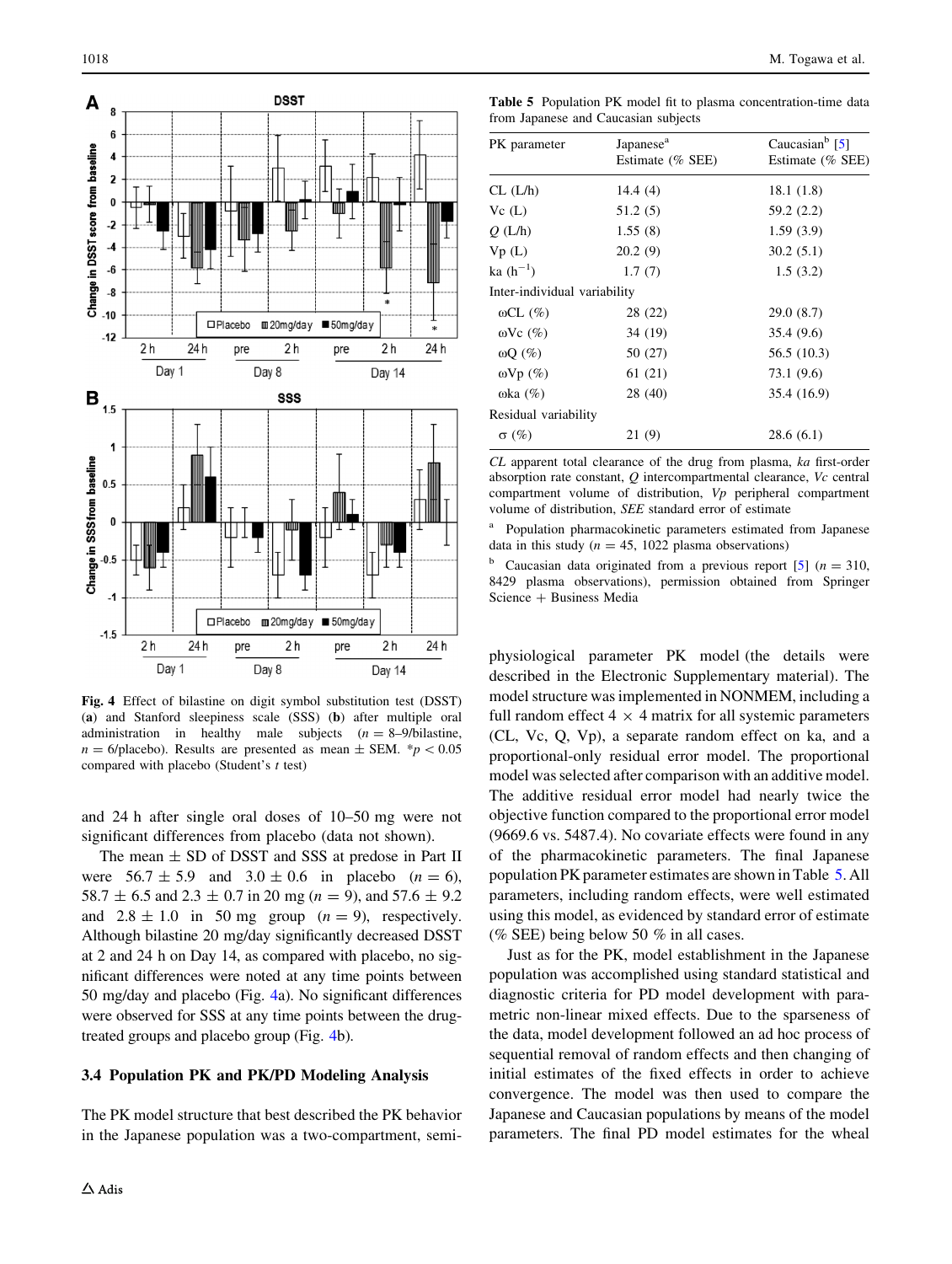Table 6 Pharmacokinetic-pharmacodynamic population model fit of the inhibitory effect on wheal and flare response in Japanese and Caucasian subjects

| Parameter                         | Japanese <sup>a</sup><br>Estimate (% SEE) | Caucasian $b$ [5]<br>Estimate (% SEE) |
|-----------------------------------|-------------------------------------------|---------------------------------------|
| Wheal                             |                                           |                                       |
| $K_{on}$ (cm <sup>2</sup> /h)     | 0.84(4)                                   | 0.44(14.6)                            |
| $K_{off}$ (h <sup>-1</sup> )      | 1.72(7)                                   | 1.09(15.14)                           |
| $IC_{50}$ (ng/mL)                 | 1.03(11)                                  | 5.15 (16.16)                          |
| Flare                             |                                           |                                       |
| $K_{\rm on}$ (cm <sup>2</sup> /h) | 13.9 (NA)                                 | 11.10 (8.48)                          |
| $K_{off}$ (h <sup>-1</sup> )      | $1.67$ (NA)                               | 1.03(8.35)                            |
| $IC_{50}$ (ng/mL)                 | $0.35$ (NA)                               | 1.25(14.56)                           |

 $IC_{50}$  estimated concentration producing 50 % inhibition,  $K_{on}$  zeroorder rate constant for production of response,  $K_{off}$  first-order rate for loss of response, NA not applicable, SEE standard error of estimate <sup>a</sup> Population pharmacokinetic parameters estimated from Japanese data in Part I of this study  $(n = 27)$ 

<sup>b</sup> Caucasian data originated from a previous report [\[5\]](#page-10-0)  $(n = 53)$ , permission obtained from Springer Science + Business Media

and flare response in the Japanese population are summarized in Table 6. The population distribution parameters were well estimated using NONMEM® with % SEE less than 50 % for wheal response. In spite of using different concentration of histamine (10 mg/ml for Japanese, 100 mg/ml for Caucasians), the effect onset  $(K_{on})$  and reset  $(K<sub>off</sub>)$  parameters are of similar order between Caucasians and Japanese, and their ratios  $(K_{on}/K_{off}$  starting baseline of extent) are very similar (0.49 in Japanese vs. 0.40 in Caucasians for wheal response, 8.32 in Japanese vs. 10.78 in Caucasians for flare response). The estimated plasma bilastine concentration producing 50 % inhibition  $(IC_{50})$ for wheal and flare response in healthy Japanese subjects was 1.03 and 0.35 ng/ml, respectively.

## 3.5 Safety

In Part I, 3 AEs were reported by three of the 36 subjects (nine subjects/dose): two subjects (22.2 %) in the 20-mg group, and one subject  $(11.1 \%)$  in the 50-mg group. No AEs were observed in the placebo or 10-mg groups. All reported AEs [dizziness ( $n = 2$  in 20 mg), diarrhea ( $n = 1$ in 50 mg)] were mild in severity, and were deemed possibly related to the study drug. In Part II, 13 AEs were reported by 13 of the 24 subjects (six subjects/placebo, nine subjects/bilastine): four (66.7 %) in the placebo, five  $(55.6 \%)$  in the 20 mg/day, and four subjects  $(44.4 \%)$  in the 50 mg/day group. Most reported AEs were mild in severity, except for moderate gastroenteritis in the 20 mg/day group. One subject who reported moderate gastroenteritis was withdrawn from the study on Day 4. Seven of the 13 AEs were considered by the investigator to be possibly related to the study drug; diarrhea  $(n = 1)$  and eczema  $(n = 1)$  in the placebo, diarrhea  $(n = 1)$  and stomatitis ( $n = 1$ ) in the 20 mg/day, and glossitis ( $n = 1$ ), epistaxis  $(n = 1)$ , and eczema  $(n = 1)$  in the 50 mg/day group. No subject death or other serious adverse events were reported in either part. Throughout the single- and multiple-dose periods, no clinically significant changes in hematology, chemistry laboratory test, or 12-lead ECG results were observed.

## 4 Discussion

Bilastine was approved in 2010 by countries in Europe for symptomatic treatment of allergic rhinoconjunctivitis and urticaria [\[1](#page-10-0)], but has not yet been approved in Japan. This study was conducted as the first bilastine PK/PD study to evaluate the single- and multiple-dose PK, PD, safety, and tolerability of bilastine in healthy Japanese subjects. Population PK and PK/PD analyses of bilastine in this study were performed to evaluate the ethnic differences between Japanese and Caucasian subjects, in support of the clinical development of bilastine in Japan.

Comparison of bilastine PK parameters in Japanese and Caucasians was conducted using population PK modeling. The PK model structure in the Japanese population that best described the data was a two-compartment, semiphysiological parameter PK model, which was identical to that previously reported for a Caucasian population [\[5](#page-10-0)]. Moreover, PK parameters in the Japanese population (both structural and statistical) were similar to those of the Caucasian PK behavior by using the mixture distribution modeling (data not shown), whereas inter-individual variability was of medium magnitude and comparable to the Caucasian population (Table [5](#page-7-0)). The visual predictive check was also performed by overlaying Japanese plasma concentrations (observations after 20 mg dose; recommended dose outside Japan) on the 95 % CI of the predicted PK in the Caucasian population at the same dose. Less than 10 % of Japanese observations out of the entire dataset were outside the 95 % CI of the predicted distribution for the Caucasian population, both after first (Day 1) and repeated administration (Day 14), confirming statistically the homogeneity of the two populations (data not shown). These results led to the conclusion that the two groups, Japanese and Caucasian, do not differ with respect to the distributional properties of bilastine PK parameters.

The onset of action of a single administration of bilastine on histamine-induced wheal and flare response was very rapid, within 1.5 h postdose. The peak effect was the same for all dose levels at maximum inhibition of reaction,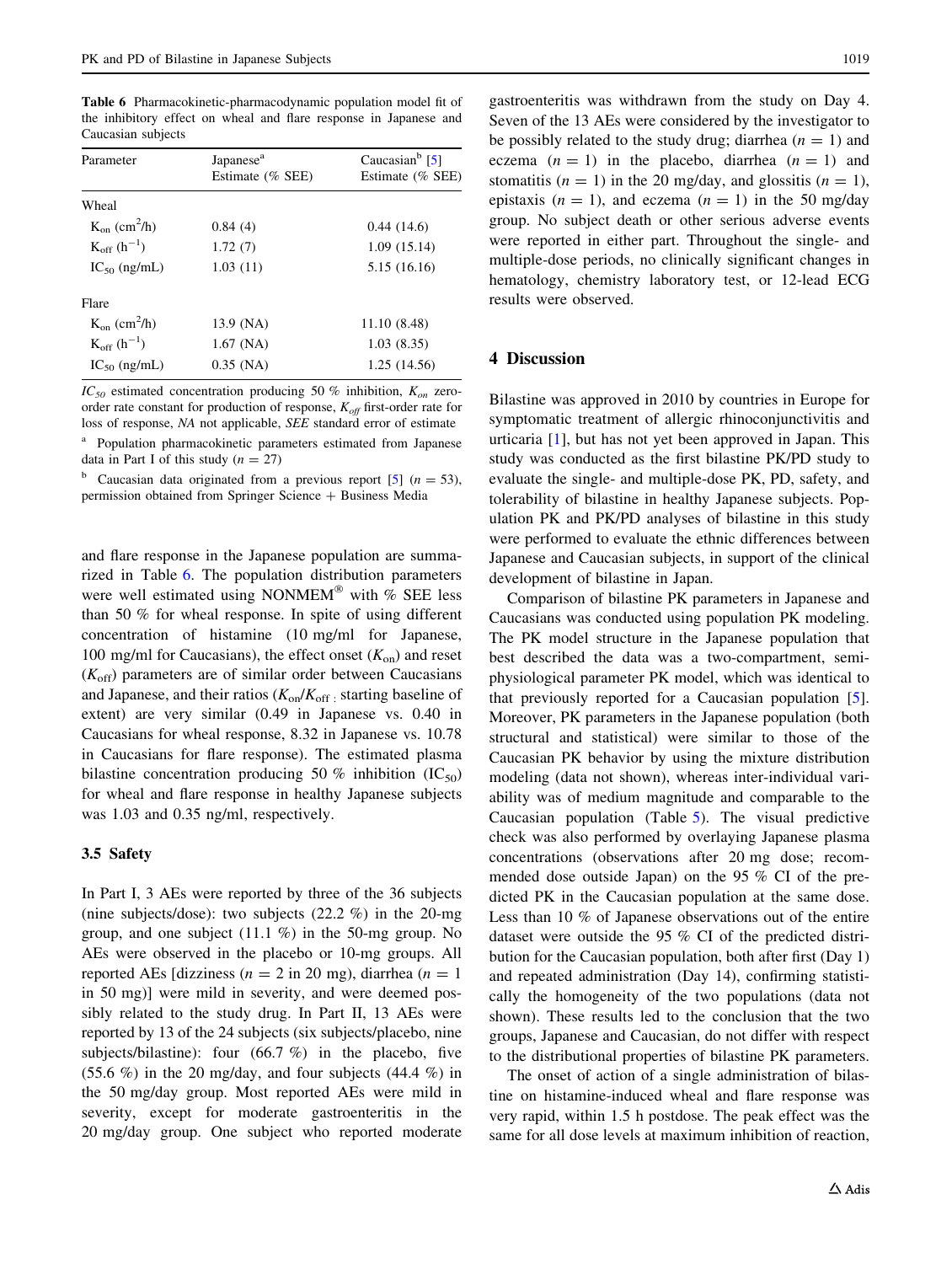Fig. 5 Hysteresis plots of inhibition of histamine-induced wheal (a) and flare responses (b) against plasma concentration following single oral administration of bilastine 20 mg in healthy Japanese and Caucasian subjects. Each point is the mean of measurements in nine (Japanese) or 12 subjects (Caucasian). Caucasian data originated from a previous report [\[11\]](#page-10-0) (permission obtained from Springer  $Science + Business Media)$ 



showing that it is a very effective drug reaching 100 % inhibition. On the other hand, bilastine 10 mg did not significantly inhibit wheal response at 1.5 or 24 h, or flare response at 24 h postdose as compared with placebo, suggesting that onset and duration of action at 10 mg are inferior to  $\geq 20$  mg dose. These results were similar to previous reports in healthy Caucasian subjects [\[5](#page-10-0), [11\]](#page-10-0).

The PK/PD modeling of the wheal and flare response was developed in the Japanese population using singleadministration data. The PK/PD modeling from the Japanese subjects was complicated. No random effects could be estimated for wheal, but a naïve pooled population model was possible. However, for flare, a profiling method was used to arrive at a possible naïve pooled minimum. The difficulties found during the modeling processes were mainly due to: (a) the small sample size, (b) the saturation effect (near  $E_{\text{max}}$ ) with weak reset ( $K_{\text{off}}$ ) at higher doses within the studied time period, and (c) the study time range, which did not include return to baseline. Nevertheless, it was possible to extract the following information from the analysis: (1) Similar  $K_{on}/K_{off}$  parameter ratios between Caucasians and Japanese in the inhibitory response models for both wheal and flare effects, (2) when comparing with empirical Bayesian individual parameter distributions, similar indirect effect parameters were obtained between Caucasians and Japanese for flare, and were of the same order of magnitude in the case of the wheal effect.

To assess the relationship between the PK and PD after 20 mg of bilastine in both Japanese and healthy Caucasian subjects, hysteresis plots for inhibition of the wheal and flare responses against plasma concentration were plotted (Fig. 5). The results show slight differences in inhibition rates of wheal and flare responses between the Japanese and Caucasian subjects; however, the onset and the time course of antihistamine activity, and plasma drug concentrations after administration of 20 mg showed visually similar patterns. Although use of histamine-induced wheal and flare reaction is well known in PD research of antihistamines as a useful clinical pharmacologic test to assess dose-response relations of or among antihistamines and to correlate the test results with plasma levels of the drugs, it was reported that the lack of correlation with clinical responses among antihistamines in this model indicates that the model should not be used to predict or compare clinical efficacies of antihistamines in seasonal allergic rhinitis or chronic idiopathic urticaria [\[12](#page-10-0)]. Therefore, it could be concluded that the antihistamine activity of bilastine in the Japanese population was similar to that in Caucasians; however, a dose-response study is needed for Japanese patients with allergic rhinitis or chronic urticaria (Fig. 5).

In the present study, no case of somnolence, a known adverse drug reaction (ADR) caused by antihistamines (class effect), was reported. As an exploratory analysis for the study, objective and subjective psychomotor activity were evaluated using DSST and SSS, respectively. Although significant differences in change in DSST score from baseline were observed at 2 and 24 h after repeated administration of 20 mg/day on Day 14, none of the bilastine doses (ranging from 10–50 mg) showed significant difference from placebo in DSST or SSS, indicating that bilastine has almost no effect on psychomotor activity in healthy Japanese subjects.

In both single- and multiple-dose administration, the rates of AEs were comparable between the bilastine and placebo groups. In addition, no dose- or administration period-dependent tendency for increase in rate of AEs or worsening of severity was observed. No noteworthy events were observed in comparison with ADRs reported outside of Japan [\[1](#page-10-0)]. Although one subject reported moderate gastroenteritis in repeated administration of 20 mg and was discontinued from study treatment, the causal relationship with the study drug was ruled out, and thus it was deemed that there was no safety concern with bilastine. Other AEs were all mild in severity. Therefore, bilastine was safe and